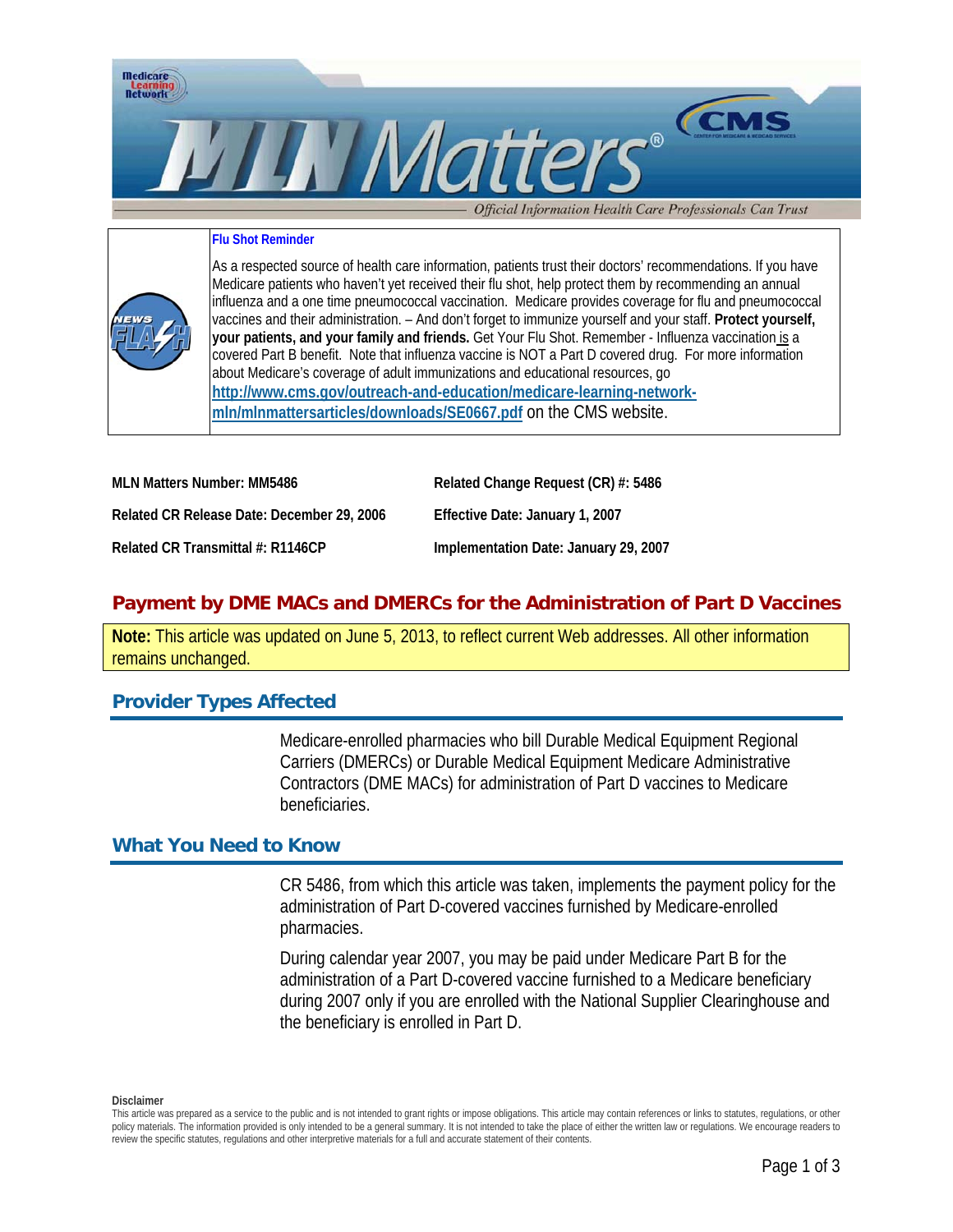### **Background**

Section 202(b) of the Tax Relief and Health Care Act of 2006 (TRHCA) establishes a permanent policy for, and resolves any potential ambiguity about, payment by Medicare for administration of Part D-covered vaccines, beginning with 2008. The payment policy for services furnished by physicians and other practitioners was implemented in a previous Change Request (CR 5459), and CR 5486 implements the payment policy for the administration of Part D-covered vaccines furnished by Medicare-enrolled pharmacies.

Specifically, effective January 1, 2008, the administration of a Part D-covered vaccine is included in the definition of "covered Part D drug" under the Part D statute. Until this effective date, Section 202(a) of TRHCA provides for a transition policy (**in effect for 2007 only**) which permits payment under Medicare Part B for administration of a Part D-covered vaccine. For this 2007 transition period, payment will be made under Part B for the administration of a covered Part D vaccine "as if it were the administration of a vaccine described in section 1861(s)(10)(B) [hepatitis B vaccine.]"

Since payment for administration of a hepatitis B vaccine requires the application of Part B coinsurance and deductible, and involves other statutory requirements such as assignment; these requirements also apply (during 2007) to a payment for the administration of a Part D-covered vaccine. Moreover, payment under Part B for administration of a Part D-covered vaccine is available only if 1) On the date of service, the pharmacy is enrolled as such with the National Supplier Clearinghouse; and 2) The Medicare beneficiary, to whom the Part D-covered vaccine is furnished, is enrolled in a Part D Prescription Drug Plan.

Here are some details that you should know:

- **1. Neither this CR nor CR 5459 addresses payment for a Part D-covered vaccine itself. Payment for Part D-covered vaccines is made solely by participating Part D Prescription Drug Plans.**
- 2. You should use G code (G0377: *Administration of vaccine for Part D drug)* for the administration of Part D-covered vaccines in 2007. The Part B allowed charge for this code (effective for 2007) is \$19.33. Thus, the Medicare payment would be 80% of that amount or \$15.46, assuming the beneficiary's Part B deductible is met. The beneficiary would pay \$3.87 as a coinsurance payment, plus any Part B deductible payment that may be due.
- 3. Claims must be submitted in the 837 or the CMS 1500 paper form, billed with Indicator 05 –Pharmacy, and indicating the Place of Service (POS) as either home or pharmacy.
- 4. The Administration of Part D vaccine claims is subject to mandatory assignment. Your DMERC/DME MACs will therefore ensure that you accept

**Disclaimer** 

This article was prepared as a service to the public and is not intended to grant rights or impose obligations. This article may contain references or links to statutes, regulations, or other policy materials. The information provided is only intended to be a general summary. It is not intended to take the place of either the written law or regulations. We encourage readers to review the specific statutes, regulations and other interpretive materials for a full and accurate statement of their contents.